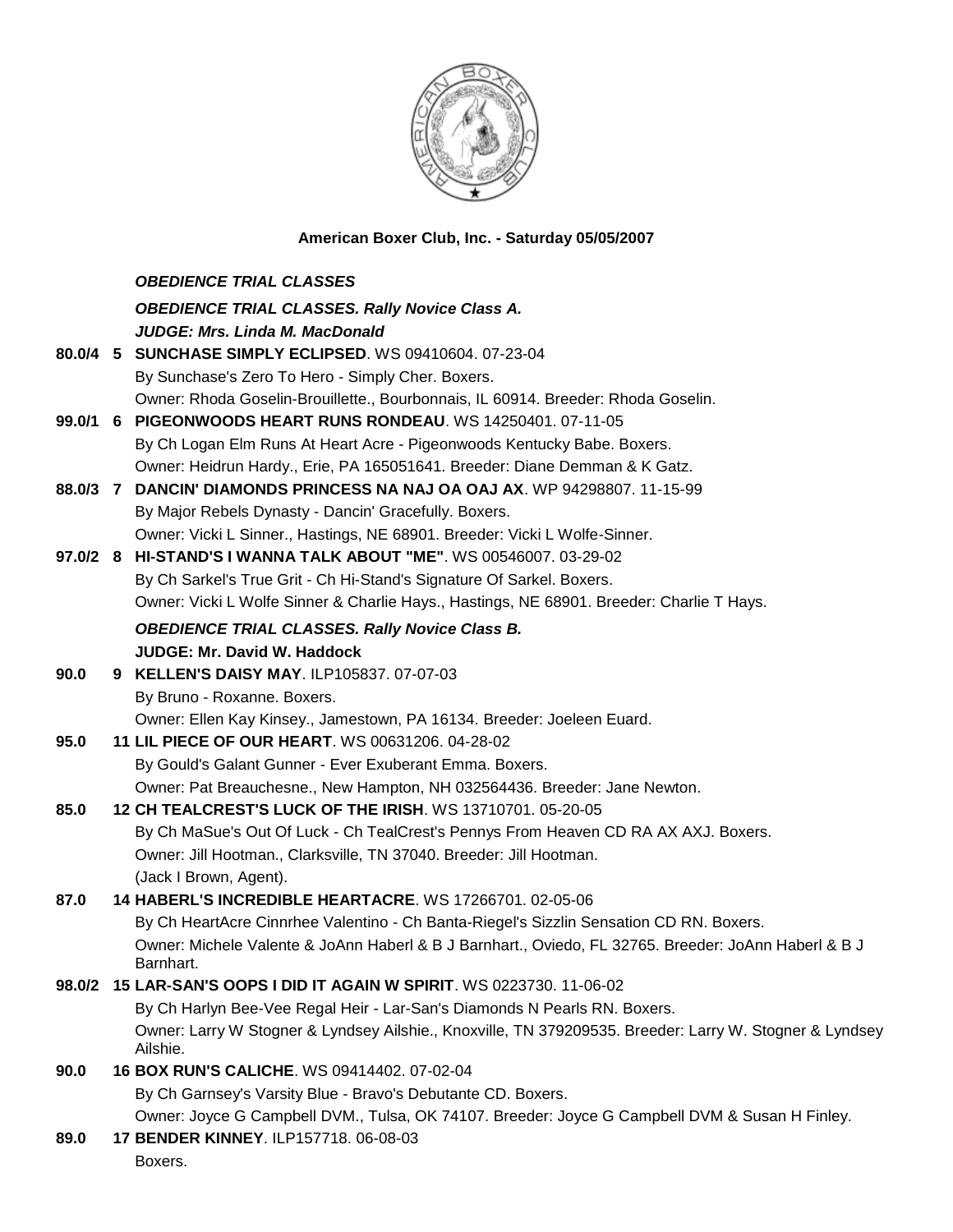Owner: Tracy Kinney., Batavia, OH 45103. Breeder: .

**96.0/4 18 MISS BIG BERTHA FROGSTOMPER**. ILP154736. 12-24-01 Boxers. Owner: Tracy Kinney., Batavia, OH 45103. Breeder: . **70.0 19 BOXWEL LUSTIG MAXIMUM SECURITY**. WS 13280002. 01-10-05 By Boxwell's Beau Of Bentora - Boxwell's A Call To Arms. Boxers. Owner: Stephen & Mary Quinn & Wells Hendrick., Dade City, FL 335250805. Breeder: Wells W Hendrick. **A 21 BRAVO'S BLACK ICE AT BOX RUN**. WS 09940601. 08-24-04 By Ch Bravo's Orion V Kiebla - Bravo's Domino V Adlin. Boxers. Owner: Joyce G Campbell DVM & Susan H Finley., Tulsa, OK 74107. Breeder: Linda Poe & Joyce G Campbell DVM & Susan H Finley. **85.0 22 TEALCREST'S HALF A SIXPENCE**. WS 13710702. 05-20-05 By Ch Masues Out Of Luck - Ch Tealcrest's Pennys From Heaven CD RA AX AXJ. Boxers. Owner: Mary Nee., Fairview Heights, IL 62208. Breeder: Jill Hootman. **97.0/3 23 CH INTERLUDE'S BARBWIRE N ROSES**. WS 04810701. 07-18-03 By Ch Breezewood's Lord Of Wystmont CDX RE - Interlude's We Danced. Boxers. Owner: Amy & Todd Bieri & Lori McClain., Island Lake, IL 60042. Breeder: Jerry Bryant & Dorothy Bryant. **99.0/1 24 CH REGAL'S HEREEE'S JOHNNY**. WS 11731203. 01-06-05 By Ch Regal HiTech Picasso Of Darvick - Ch Regal's Hearts Afire. Boxers. Owner: Peggy McConnell & Korinne Vanderpool., Dallas, TX 75035. Breeder: Korinne & Evan Vanderpool. **91.0 25 BENCHMARK'S AURORA STAR**. WR 06489702. 04-01-02 By Ch Higo's After Six - Benchmark'gd Golly Ms Molly. Boxers. Owner: Brenda Staley., Monrovia, IN 46157. Breeder: Sheila G Prillwitz & Connie Burks. **91.0 26 BY GEORGE PEPRHL'S NIGHT MUSIC**. WS 05368402. 07-21-03 By Ch Raja's Ripped To The Max - Ch Cherker's Tillandsia. Boxers. Owner: Sue Ann Thompson & Karen George., North Liberty, IA 52317. Breeder: Karen George. *OBEDIENCE TRIAL CLASSES. Rally Advanced Class A.* **JUDGE: Mr. David W. Haddock 89.0/1 27 CINNRHEE CHOCOLAT MARSEILLAIS RN**. WS 13754506. 07-17-05 By Cinnrhee He Shoots He Scores - Tess. Boxers. Owner: Ellen M Gruber., Niles, MI 491208732. Breeder: Techy Rodriguez-Doyle. **A 29 CH ELANWOOD'S POLITICAL AMBITIONS RN**. WP 98510402. 06-08-00 By Ch Valley High's Picasso - Ch Elanwood's Just Fancy. Boxers. Owner: Nadiney Kuhlemeier & Bliss Bancroft & Bliss VanGuilder., Afton, MN 55001. Breeder: Bliss Bancroft & Bliss Van Guilder. **JUDG 30 SCHOENTAL'S THOR RN**. ILP155380. 05-14-04 By Ch Raklyn's Showboat - Ch Schoental's Fraulein Monika. Boxers. Owner: Teresa Archer., Alexandria, VA 22315. Breeder: Barbara Compton & Gyleen Fitzgerald. **JUDG 31 SAVOY SICILIAN SCHATZ QUINN CD RN NAJ NAP NJP**. WP 93663201. 09-04-99 By Ch Savoy Sicilian Stiletto CD - Dorado's A Love Story. Boxers. Owner: Stephen & Mary Quinn., Dade City, FL 33525. Breeder: Lida Mae Schwetz. *OBEDIENCE TRIAL CLASSES. Rally Advanced Class B.* **JUDGE: Mrs. Linda M. MacDonald 99.0/2 32 STALEY'S SADIE GIRL CD RN MX MXJ**. WP 86163402. 06-18-98 By Pritiboy Butch Koenig - Comanche Bethsheba. Boxers. Owner: Brenda Staley., Monrovia, IN 46157. Breeder: Rhonda Peter. **99.0/1 34 DIXIE'S SOUTH'RN MAGNOLIA CDX RN**. WR 05854401. 01-24-02 By Dixie's Breho Rebel Yell - Ch Dixie's Cajun Sunshine CD. Boxers. Owner: Robin Vaughan., West Fork, AR 72774. Breeder: Robin Vaughan.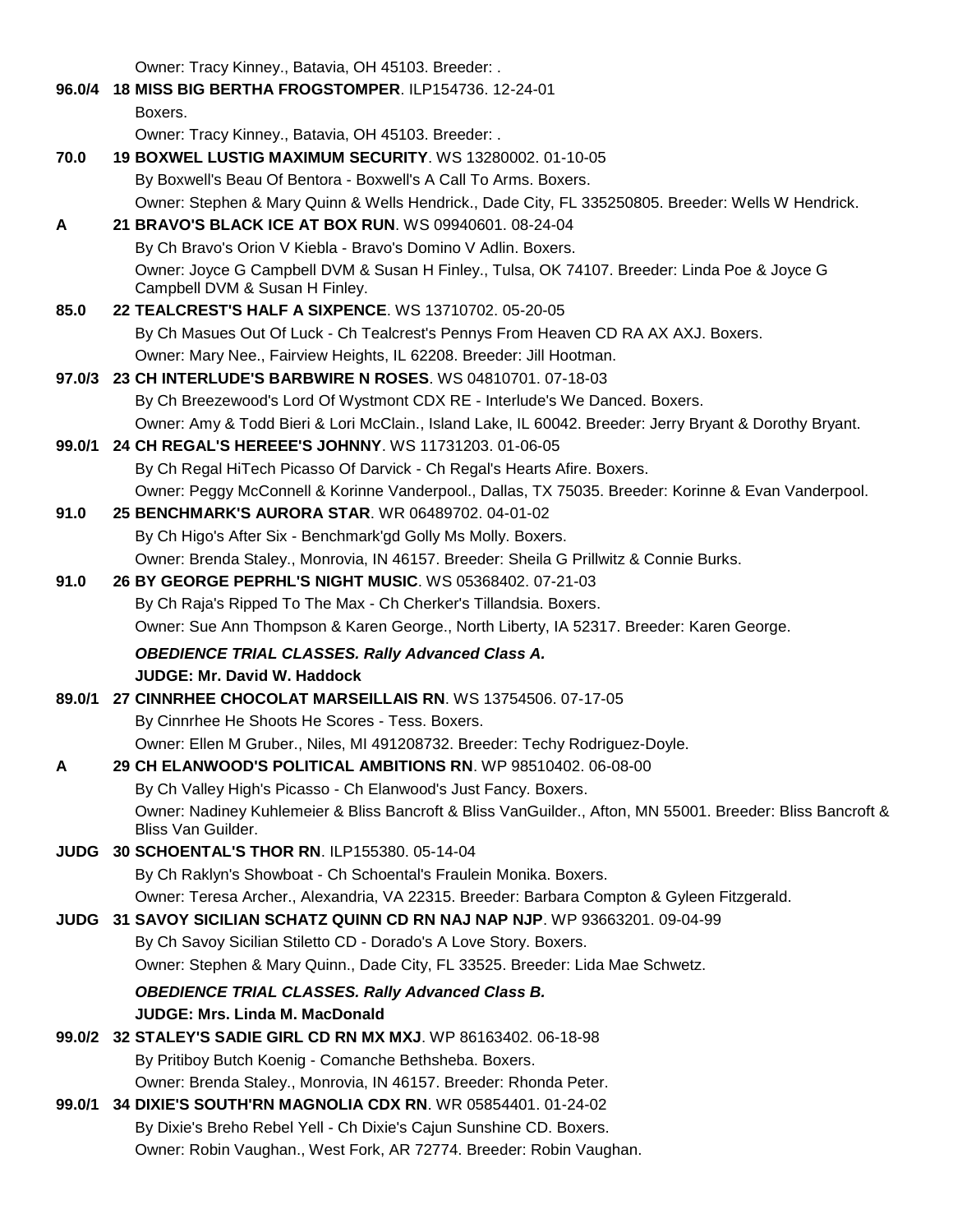|             | 98.0/3 35 JOSEPHINE VON BACHBETT VCD2 CDX TD RN AX AXJ. WS 00175503. 01-21-02                     |
|-------------|---------------------------------------------------------------------------------------------------|
|             | By Ivo Vom Hafen - Xenia Von Sparta VCD1 CDX TD NA NAJ. Boxers.                                   |
|             | Owner: Renee & Terry Basye., Beloit, WI 53511. Breeder: Cathy Hubert Markos.                      |
|             | 97.0/4 36 MACH RIEGEL'S DIAMOND OF SAVOY RE. WR 06450702. 03-05-02                                |
|             | By Suncrest's In His Image - Savoy Hot Sicily CD. Boxers.                                         |
|             | Owner: Ileana Nadal., Valrico, FL 33594. Breeder: Esther Riegel & Mary Banta.                     |
| <b>JUDG</b> | 38 WOODVIEW'S ROPIN AT BENCHMARK RN. WS 11324603. 11-21-04                                        |
|             | By Ch Kami-Ko N' Kini Woodview Lariat - Semper Fi Unexpected Journey. Boxers.                     |
|             | Owner: Ellen Ellerman & Molly Bachman., Greencastle, IN 46135. Breeder: Molly Bachman.            |
| A           | 39 CH BUTLER'S I LIKE IT I LOVE IT CD OAP OJP NA NAJ. WR 03615703. 07-15-01                       |
|             | By Ch Berlane's Causin An Uproar - Omega's Love Me Love Me Not. Boxers.                           |
|             | Owner: Jewell T Dunning & Steve R Dunning., Anchorage, AK 99507. Breeder: Robert Butler.          |
| A           | 40 LUCKY LADY HANNA GRACE CDX RE MX MXJ. WS 01760401. 08-12-02                                    |
|             | By General Stonewall Jackson - Savannah Sunrize. Boxers.                                          |
|             | Owner: Sandie Turner., Cleveland, TN 37323. Breeder: Bonnie Webster & James Preston Webster.      |
|             | 41 CH KARMEL'S SOLAR FLARE V BENDICOR RN RA. WR 03573607. 06-28-01                                |
|             | By Ch Arriba Tallsman Ego - Ch Catera's That's The Ticket. Boxers.                                |
|             | Owner: Ann Campbell & K Wilson., Knoxville, TN 37914. Breeder: K Wilson.                          |
| 91.0        | 42 GOLD MEDAL'S JAX OF ALL TRADES CD NA NAJ. WR 06485006. 04-30-02                                |
|             | By Ch Gold Medal's Limited Edition NA NAJ - Gold Medal's Crowning Glory. Boxers.                  |
|             | Owner: Mrs Ellen M Gruber., Niles, MI 49120. Breeder: Valerie Rosenblum.                          |
| A           | 43 ORION'S ENAY H C-OH-THREE CD RE. ILP153659. 10-13-04                                           |
|             | By Ch Kami-Ko N' Kini Woodview Lariat - Higo's Total Effects. Boxers.                             |
|             | Owner: Susan Wooden., Carmel, IN 46032. Breeder: JoAnn Albright.                                  |
|             | <b>OBEDIENCE TRIAL CLASSES. Rally Excellent Class A.</b>                                          |
|             | <b>JUDGE: Mrs. Linda M. MacDonald</b>                                                             |
|             | 44 CH KELLY'S CRUISE ON UP SHALSADE RA AX AXJ. WS 01401301. 07-03-02                              |
|             | By Ch Shalsade's Blazing Bullet - Carbara's Gold-N-Sunset. Boxers.                                |
|             | Owner: Susan Kelly & Shirley Laussade., Kenner, LA 70062. Breeder: Kim Hatfield.                  |
|             | 46 SARAZAN'S LADY LUCY RA. WP 91277303. 04-15-99                                                  |
|             | By Glory's Against The Wind - Elsa Sarazan's. Boxers.                                             |
|             | Owner: Jennifer Crane & Brian Smolensky., Wilmette, IL 60091. Breeder: Richard Bogulewski & Marie |
|             | Materma.                                                                                          |
|             | <b>OBEDIENCE TRIAL CLASSES. Rally Excellent Class B.</b>                                          |
|             | <b>JUDGE: Mr. David W. Haddock</b>                                                                |
|             | 94.0/3 37 ARABY AMERICAN HERO. WS 01884308. 09-11-02                                              |
|             | By Arriba Talisman Abracadabra - Araby Solitaire. Boxers.                                         |
|             | Owner: Marti Patchell., Arlington, VA 22207. Breeder: Pat Dollar.                                 |
|             | 97.0/2 36 MACH RIEGEL'S DIAMOND OF SAVOY RE. WR 06450702. 03-05-02                                |
|             | By Suncrest's In His Image - Savoy Hot Sicily CD. Boxers.                                         |
|             | Owner: Ileana Nadal., Valrico, FL 33594. Breeder: Esther Riegel & Mary Banta.                     |
| A           | 40 LUCKY LADY HANNA GRACE CDX RE MX MXJ. WS 01760401. 08-12-02                                    |
|             | By General Stonewall Jackson - Savannah Sunrize. Boxers.                                          |
|             | Owner: Sandie Turner., Cleveland, TN 37323. Breeder: Bonnie Webster & James Preston Webster.      |
| 77.0        | 41 CH KARMEL'S SOLAR FLARE V BENDICOR RN RA. WR 03573607. 06-28-01                                |
|             | By Ch Arriba Tallsman Ego - Ch Catera's That's The Ticket. Boxers.                                |
|             | Owner: Ann Campbell & K Wilson., Knoxville, TN 37914. Breeder: K Wilson.                          |
|             | 43 ORION'S ENAY H C-OH-THREE CD RE. ILP153659. 10-13-04                                           |
|             | By Ch Kami-Ko N' Kini Woodview Lariat - Higo's Total Effects. Boxers.                             |